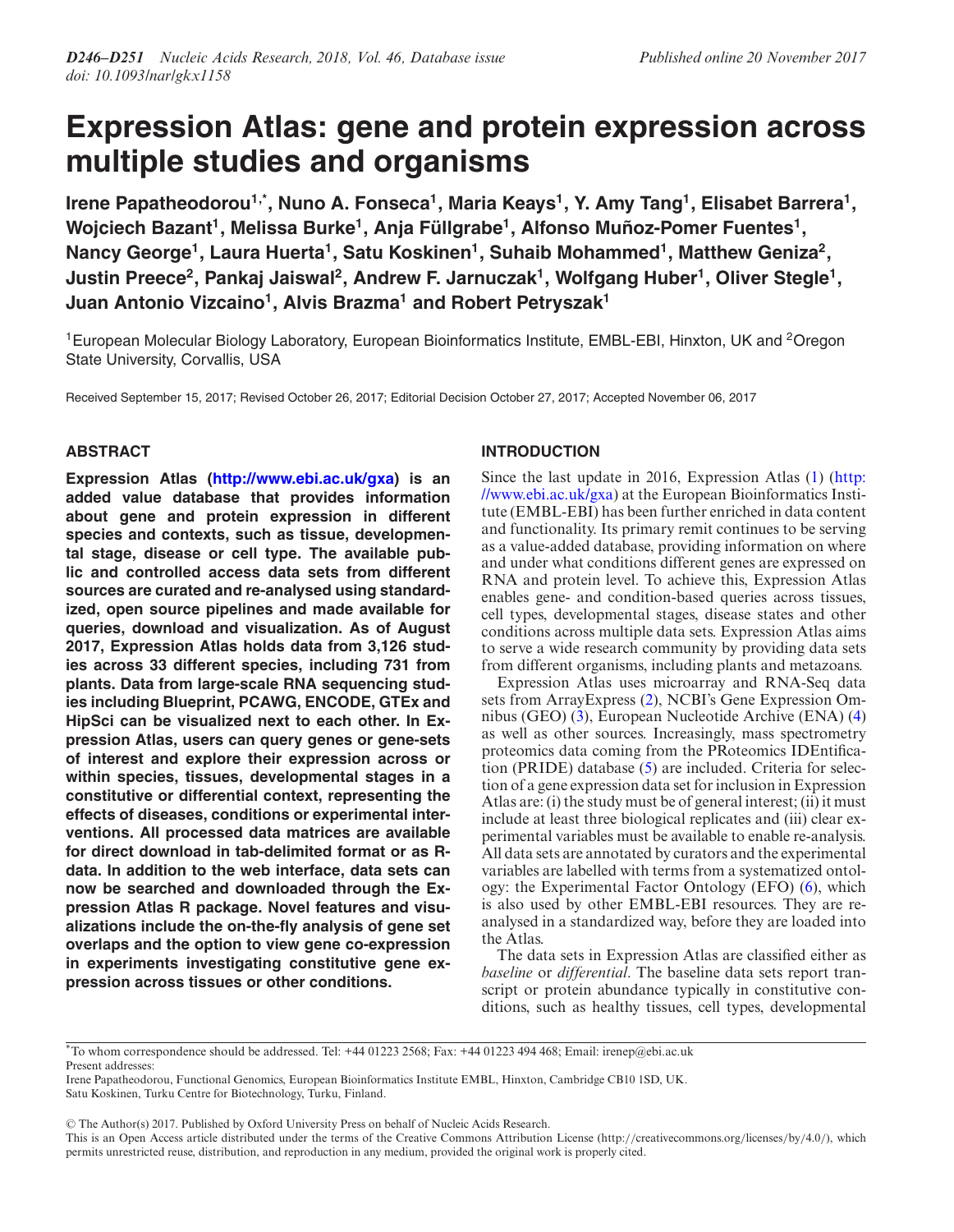stages or cell lines. Baseline data sets are sourced from selected, high-quality RNA-Seq data sets, and in addition, several proteomics data sets have also been included recently. Differential studies report changes in expression between two different conditions, such as healthy and diseased tissue.

Since our last update, the number of studies in Expression Atlas has grown two-fold. A quarter of studies relate to plants, now spanning across twenty different species. The first multi-omics study including RNA-Seq and a proteomics data set in human induced pluripotent stem (iPS) cells, generated within the HipSci project [\(7\)](#page-5-0), has been included recently. (https://www.ebi.ac.uk/ [gxa/experiments?experimentSet=HipSci\). Expression At](https://www.ebi.ac.uk/gxa/experiments?experimentSet=HipSci)las has also analysed and will disseminate expression data from the Pancancer Analysis of Whole Genomes [\(PCAWG\) project \(https://www.ebi.ac.uk/gxa/experiments?](https://www.ebi.ac.uk/gxa/experiments?experimentSet=Pan-cancer) experimentSet=Pan-cancer).

Since the last release, programmatic access has been made available through a new R package in Bioconductor (https://www.bioconductor.org/packages/release/bioc/

[html/ExpressionAtlas.html\). Finally, users are now](https://www.bioconductor.org/packages/release/bioc/html/ExpressionAtlas.html) able to perform gene set overlap queries that result in a list of comparisons from differential experiments enriched for the group of genes of interest.

## **RESULTS**

## **Data and analysis**

*Data.* At the time of writing, Expression Atlas contains 3127 studies comprising 113 148 assays, including 1101 studies on human, 2193 on mammals (including human) and 731 studies in plants. Table [1](#page-2-0) summarizes the top 15 organisms represented by the number of studies available in Expression Atlas. The data sets cover over 100 cell types from the Cell Ontology and over 700 diseases represented in the EFO. Although the majority of the data sets have been generated by the microarray technology (2587 studies), there are 537 studies based on RNA sequencing and 3 proteomics data sets. From the RNA-Seq data sets, 131 report baseline gene expression. Baseline data are now available for 32 species, with latest additions being pig (*Sus scrofa*), green monkey (*Chlorocebus sabaeus*), wild cabbage (*Brassica oleracea*), potato (*Solarum tuberosum*), zebrafish (*Danio rerio*), tomato (*Solanum lycopersicum*). The majority of studies continue to be of differential design, consisting of 2998 data sets, studying samples in 8391 differential comparisons, in 33 different organisms.

Since the previous update, Expression Atlas has processed and made available several additional large-scale baseline studies, such as Blueprint [\(8\)](#page-5-0), which reports expression data across different types of sorted cells from human hematopoietic system (http://www.ebi.ac.uk/gxa/ [experiments?experimentSet=BLUEPRINT\), HipSci \(http:](http://www.ebi.ac.uk/gxa/experiments?experimentSet=BLUEPRINT) //www.ebi.ac.uk/gxa/experiments?experimentSet=HipSci), Genotype-Tissue Expression (GTEx) version 6 [\(9\)](#page-5-0), NIH Epigenomic Roadmap [\(10\)](#page-5-0) (http://www.ebi.ac.uk/gxa/ [experiments/E-MTAB-3871\), Human Developmental Biol](http://www.ebi.ac.uk/gxa/experiments/E-MTAB-3871)ogy Resource (HBDR) for prenatal brain development [\(11\)](#page-5-0) [\(http://www.ebi.ac.uk/gxa/experiments/E-MTAB-4840\)](http://www.ebi.ac.uk/gxa/experiments/E-MTAB-4840), PCAWG––PanCancer Analysis of Whole Genomes Project

### (https://www.ebi.ac.uk/gxa/experiments?experimentSet=

[Pan-Cancer\), which will be openly available with th](https://www.ebi.ac.uk/gxa/experiments?experimentSet=Pan-Cancer)e PCAWG publication. Expression Atlas continues to reannotate and re-analyse data sets with each new Ensembl [\(12\)](#page-5-0) and Ensembl Genomes [\(13\)](#page-5-0) release, therefore keeping all data sets up-to-date with the latest genome annotations.

*Data dissemination.* All data sets in Expression Atlas can be downloaded via FTP through a link on the website. Within each Experiment page, there are links to the downloadable files, such as tab-delimited RNA or protein quantification matrices, differential assay results, reports on protocols, as well as R data files. R files contain objects of 'ExpressionSet' class for microarray data sets and R objects of 'RangedSummarizedExperiment' class for RNA-Seq.

*Expression Atlas R object.* Since the previous update we have released an R package in Bioconductor, which enables users to search and download pre-packaged data from all studies in the Expression Atlas database into their R ses[sion \(https://www.bioconductor.org/packages/release/bioc/](https://www.bioconductor.org/packages/release/bioc/html/ExpressionAtlas.html) html/ExpressionAtlas.html). Experiments can be searched via direct accessions, if known, or by using meta-data such as species, experimental conditions or tissues. The search uses ontology (based on EFO) term expansion, for instance, a search for 'cancer' will also retrieve experiments annotated as 'leukemia'. Raw and normalized counts per experiment, as well as data annotations are available for download, for both RNA-Seq and microarray experiments.

*Data analysis.* Since the last update, there has been a change in the way RNA-Seq data sets are retrieved for processing in Expression Atlas. All RNA-Seq data sets from ENA, including the data from the Sequence Read Archive, SRA [\(14\)](#page-5-0), corresponding to species covered by Expression Atlas are processed automatically using the open source iRAP pipeline and made available via the RNAseq-er Application Programming Interface (API) [\(15\)](#page-5-0). This first level processing includes FASTQ QC, alignment, mapping QC and gene expression quantification. Selected experiments are then curated for dissemination in Expression Atlas and processed further downstream using quantile normalization followed by co-expression analyses (if baseline) or differential expression analysis, gene ontology and pathway enrichment (if differential). In addition, the Expression Atlas team actively looks for other RNA-Seq data sets that are not included in ENA for various reasons, such as controlled access, and try to obtain permissions to re-analyze and disseminate the processed data from these, and include them in the Atlas.

The tools employed for genome alignment, quantification and differential expression (Tophat2 [\(16\)](#page-5-0)/Star [\(17\)](#page-5-0), HTSeq [\(18\)](#page-5-0), DESeq2 [\(19\)](#page-5-0)) remain the same, as described in the previous update  $(1)$ , although they have been updated to their latest versions. Additionally, users can now explore and download gene expression quantification values in TPM (transcripts per million) units as well as in FPKM (fragments per kilobase of exon model per million reads mapped).

All other basic methods for RNA-Seq and microarray analysis have remained the same as described previously [\(1\)](#page-4-0).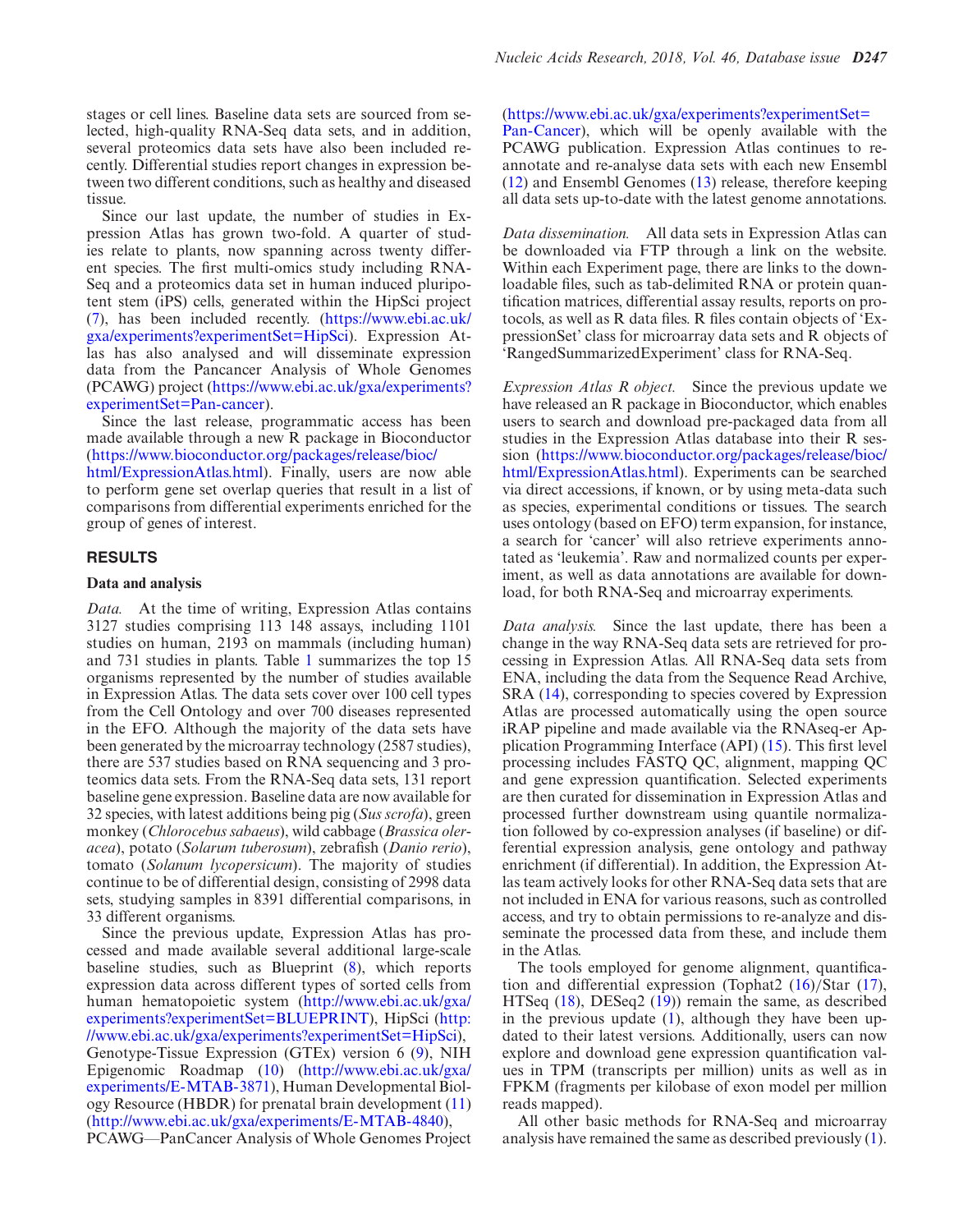<span id="page-2-0"></span>

|  |  | <b>Table 1.</b> Top 15 organisms in Expression Atlas—by the number of studies |  |  |  |  |  |  |  |
|--|--|-------------------------------------------------------------------------------|--|--|--|--|--|--|--|
|--|--|-------------------------------------------------------------------------------|--|--|--|--|--|--|--|

| Species                     | Number of differential studies | Number of baseline studies |  |
|-----------------------------|--------------------------------|----------------------------|--|
| Homo sapiens                | 1104                           | 30                         |  |
| Mus musculus                | 875                            | 36                         |  |
| Arabidopsis thaliana        | 513                            |                            |  |
| Rattus norvegicus           | 135                            |                            |  |
| Drosophila melanogaster     | 119                            |                            |  |
| Oryza sativa Japonica Group | 64                             |                            |  |
| Zea mays                    | 27                             |                            |  |
| Saccharomyces cerevisiae    | 35                             |                            |  |
| Caenorhabditis elegans      | 23                             |                            |  |
| Vitis vinifera              | 16                             |                            |  |
| Gallus gallus               | 18                             |                            |  |
| Glycine max                 | 13                             |                            |  |
| Solanum lycopersicum        | 10                             |                            |  |
| Sus scrofa                  | 13                             |                            |  |
| Triticum aestivum           |                                |                            |  |
| Others                      | 62                             | 26                         |  |

The analysis pipeline for microarray data has not changed since the last release. Proteomics data are currently processed in custom-designed way for each data set, using open source and/or free to use software such as OpenMS [\(20\)](#page-5-0) and MaxQuant [\(21\)](#page-5-0).

#### **New features on the user interface**

*Front end.* The front page of Expression Atlas' website has been updated. Different panels show the top six organisms in terms of numbers of studies available, including links to pre-constructed queries that allow a quick identification of these experiments. Similarly, landmark studies, such as GTEx, PCAWG and Blueprint are displayed as featured experiments, including links to their individual pages. Such enhancement allows a quick representation of some of the data content within Expression Atlas and enables users to quickly identify large projects or data sets from human and commonly used model organisms.

*Gene set overlap queries.* Expression Atlas now enables users to check if a set of genes of their interest overlaps significantly with the sets of differentially expressed genes in Atlas experiments of the same species. This enables users to test the results of their own experiments and investigate whether there is evidence that their set of differentially expressed (DE) genes is also DE in other experimental settings, involving similar or different experimental conditions, diseases or stresses. In a nutshell, the gene set overlap is implemented using the Fisher-exact test to check if the user's set of genes overlaps significantly with the DE genes (adjusted *P*-value  $\leq$  0.05) found in each comparison/study in the same species. The *P*-values from these tests are corrected for multiple tests using the Benjamini–Hochberg procedure. This functionality is available via the web-interface (front page) but also via a REST API. The implementation is available through [https://github.com/gxa/atlas](https://github.com/gxa/atlas_gsa)\_gsa.

*Genes with similar expression pattern.* For each baseline experiment we now identify genes with similar expression patterns via the ClusterSeq R package (https://bioconductor.org/packages/release/bioc/html/ [clusterSeq.html\). ClusterSeq \(manuscript in preparat](https://bioconductor.org/packages/release/bioc/html/clusterSeq.html)ion) investigates patterns of expression by comparing k-means clusters of gene expression across conditions, between each pair of genes, for different values of k. The results can be viewed through single gene queries within a baseline experiment, showing those similarly expressed genes to the original query, ranked by similarity of expression patterns (example in Figure [1\)](#page-3-0).

*New heatmap features.* Expression Atlas continues to visualize gene expression levels across different experimental conditions using a heatmap. Since the last update, the heatmap software library has been updated to enable larger data sets to be displayed, allowing for zooming in and resizing with a more aesthetically pleasing result. Additional features have been implemented to enable sorting of data according to expression levels across the different conditions. Furthermore, new filters allow users to select experimental factors of interest, based on groupings such as organs or anatomical systems (Figure [2\)](#page-4-0).

*Faceted search results.* As the number of experimental studies included in Expression Atlas has significantly increased, we implemented new tools for filtering through the search results easily. Faceted search results in the baseline as well as the differential components enable the user to filter results by species, experimental condition, number of replicates and thus identify the most relevant results.

*Baseline expression widget.* Baseline expression data from Expression Atlas continue to be automatically included in Ensembl, Ensembl Genomes, Gramene [\(22\)](#page-5-0), Ensembl Plants [\(23\)](#page-5-0), Reactome [\(24\)](#page-5-0) and Plant Reactome [\(25\)](#page-5-0), via Javascript-based widgets. Since the last update, the baseline expression widget is also available through WormBase [\(26\)](#page-5-0), the Complex Portal [\(27\)](#page-5-0) and the Target Validation Platform by Open Targets [\(28\)](#page-5-0). The widgets are easily accessible [\(https://github.com/gxa/atlas-heatmap\)](https://github.com/gxa/atlas-heatmap) and can be integrated in any third-party site, provided that the bioentity identifiers match those of Expression Atlas.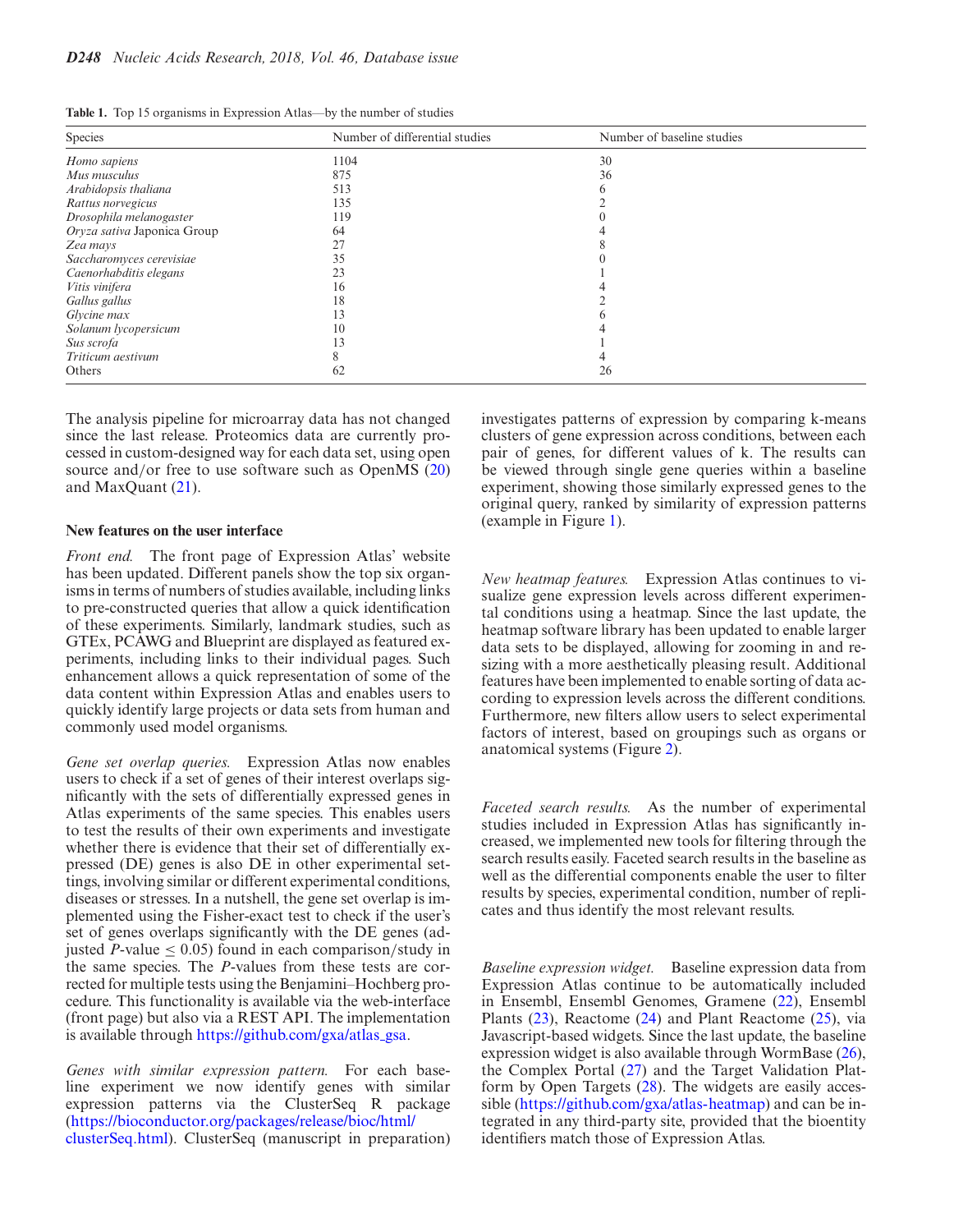<span id="page-3-0"></span>

**Figure 1.** Exploring genes with similar expression pattern to SMH1 in six different tissues of *Zea mays*. (To reproduce the Figure, please click on 'Add similarly expressed genes' in https://www.ebi.ac.uk/gxa/experiments/E-MTAB-3826/Results?specific=true&geneQuery=%255B%257B%2522value%2522% [253A%2522SMH1%2522%252C%2522category%2522%253A%2522symbol%2522%257D%255D&filterFactors=%257B%257D&cutoff=%257B%](https://www.ebi.ac.uk/gxa/experiments/E-MTAB-3826/Results?specific=true&geneQuery=%255B%257B%2522value%2522%253A%2522SMH1%2522%252C%2522category%2522%253A%2522symbol%2522%257D%255D&filterFactors=%257B%257D&cutoff=%257B%2522value%2522%253A0.5%257D&unit=%2522TPM%2522) 2522value%2522%253A0.5%257D&unit=%2522TPM%2522).

# **FUTURE DIRECTIONS**

# **Short term**

*Single cell RNA-Seq data sets.* We are actively working on curation efforts, coupled with the development of analysis pipelines and appropriate visualization tools for single cell RNA-Seq data. In the future, we will release a new webservice to accommodate and visualize these data sets.

*Dominant transcripts.* We will be adjusting our analysis pipelines and web interfaces to process alternative transcript quantifications and visualize dominant transcripts for each gene [\(29\)](#page-5-0).

*Visualizing pathways.* In the future, we will integrate pathway diagrams to enable users to view gene expression across the components of a pathway and how this is affected across different experimental conditions.

# **Long term**

*Visualizing gene expression of orthologues and paralogues.* Currently, through our keyword search, we enable users to implicitly view gene expression across orthologous genes, amongst other related genes. We aim to develop a query and visualization tool that will present orthologous gene expression explicitly in the user interface.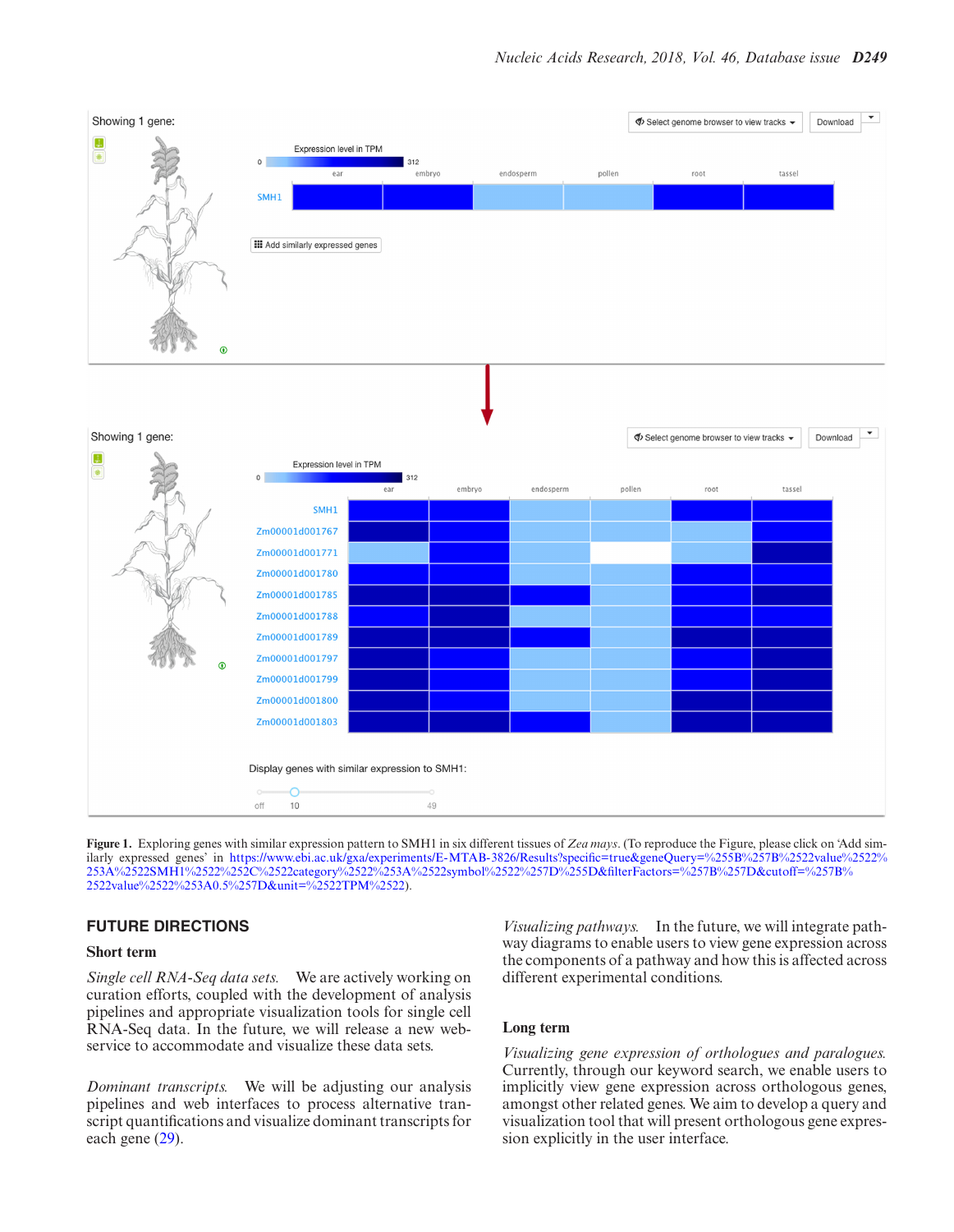<span id="page-4-0"></span>

**Figure 2.** The new heatmap, includes more functionality for sorting and filtering data sets. Here, we show an example of the constituent expression of human gene REG1B across tissues in different baseline experiments [\(https://www.ebi.ac.uk/gxa/genes/ENSG00000172023\)](https://www.ebi.ac.uk/gxa/genes/ENSG00000172023).

*Meta-analyses.* We will be testing methods for batch correction of expression data sets from different studies, with the view of releasing aggregated, cross-study results on baseline and differential views of the data.

*Proteomics and metabolomics data sets.* Future plans involve expanding the number of proteomics data sets included in Expression Atlas. We are developing analysis and QC pipelines and the additional needed infrastructure for enabling the routine integration of high-quality data sets, now that the availability of proteomics data in the public domain has become the norm [\(30,31\)](#page-5-0). Furthermore, we will start to develop the necessary curation, data processing and visualization tools for including metabolomics data sets as well.

Finally, we are always seeking feedback from our users, through our website, training courses, conference attendance or usability testing. Plans for new features on our web-site and R package are continuously evaluated and adjusted through our interactions with our users.

# **ACKNOWLEDGEMENTS**

We would like to thank Tony Burdett, Simon Jupp, Helen Parkinson and Sirarat Sarntivijai for their contributions in enriching EFO in terms needed to describe samples studied in Atlas; Awais Athar, Haider Iqbal, Ahmed Ali, Ugis Sarkans for their help with the ArrayExpress interface and assistance in submissions of new functional genomics studies to ArrayExpress; Sebastien Pesseat for his help on improving the Atlas user interface; Jana Eliasova for creating outstanding anatomical tissue visualizations for baseline Atlas; Marc Rosello for his help in handling sequencing submissions into ArrayExpress and European Nucleotide Archive; and our colleagues in Ensembl Genomes for the development of novel visualization of differential expression tracks from Atlas. We would also like to extend our thanks to our colleagues in WormBase and Complex Portal for incorporating Atlas tissue expression widget in their resources. We would also like to express gratitude to Ian Dunham, Chuang Kee Ong, Nikiforos Karamanis, Miguel Pignatelli from Open Targets for their feedback and guidance on Atlas user interface and data. We would like to

thank our collaborators at the Sanger Institute, Sarah Teichmann, Mike Stubbington, Valentine Svensson and Martin Hemberg for their contributions and discussions related to single cell RNA-Seq data sets. Finally, we thank the Expression Atlas SAB members, Jurg Bahler (University College London), Angela Brookes (University of California Santa Cruz), Roderic Guigó (Center for Genomic Regulation, chair), Kathryn Lilley (Cambridge University) and Zemin Zhang (Peking University).

# **FUNDING**

European Molecular Biology Laboratory (EMBL) member states; EU FP7 Programme projects EurocanPlatform ]260791]; CAGEKID [241669]; Single Cell Gene Expression Atlas and 'PRIDE Atlas' grants from the Wellcome Trust [108437/Z/15/Z and WT101477MA]; National Science Foundation of USA grant to Gramene database [NSF IOS #1127112]; Open Targets; Chan Zuckerberg Initiative. Funding for open access charge was provided by EMBL. *Conflict of interest statement.* None declared.

# **REFERENCES**

- 1. Petryszak,R., Keays,M., Tang,Y.A., Fonseca,N.A., Barrera,E., Burdett, T., Füllgrabe, A., Fuentes, A.M., Jupp, S., Koskinen, S. et al. (2016) Expression Atlas update––an integrated database of gene and protein expression in humans, animals and plants. *Nucleic Acids Res.*, **44**, D746–D752.
- 2. Kolesnikov,N., Hastings,E., Keays,M., Melnichuk,O., Tang,Y.A., Williams,E., Dylag,M., Kurbatova,N., Brandizi,M., Burdett,T. *et al.* (2015) ArrayExpress update––simplifying data submissions. *Nucleic Acids Res.*, **43**, D1113–D1116.
- 3. Barrett,T., Wilhite,S.E., Ledoux,P., Evangelista,C., Kim,I.F., Tomashevsky,M., Marshall,K.A., Phillippy,K.H., Sherman,P.M., Holko,M. *et al.* (2013) NCBI GEO: archive for functional genomics data sets–update. *Nucleic Acids Res.*, **41**, D991–D995.
- 4. Toribio, A.L., Alako, B., Amid, C., Cerdeño-Tarrága, A., Clarke, L., Cleland,I., Fairley,S., Gibson,R., Goodgame,N., Ten Hoopen,P. *et al.* (2017) European Nucleotide Archive in 2016. *Nucleic Acids Res.*, **45**, D32–D36.
- 5. Vizcaíno, J.A., Csordas, A., Del-Toro, N., Dianes, J.A., Griss, J., Lavidas,I., Mayer,G., Perez-Riverol,Y., Reisinger,F., Ternent,T. *et al.* (2016) 2016 update of the PRIDE database and its related tools. *Nucleic Acids Res.*, **44**, 11033.
- 6. Malone,J., Holloway,E., Adamusiak,T., Kapushesky,M., Zheng,J., Kolesnikov,N., Zhukova,A., Brazma,A. and Parkinson,H. (2010)